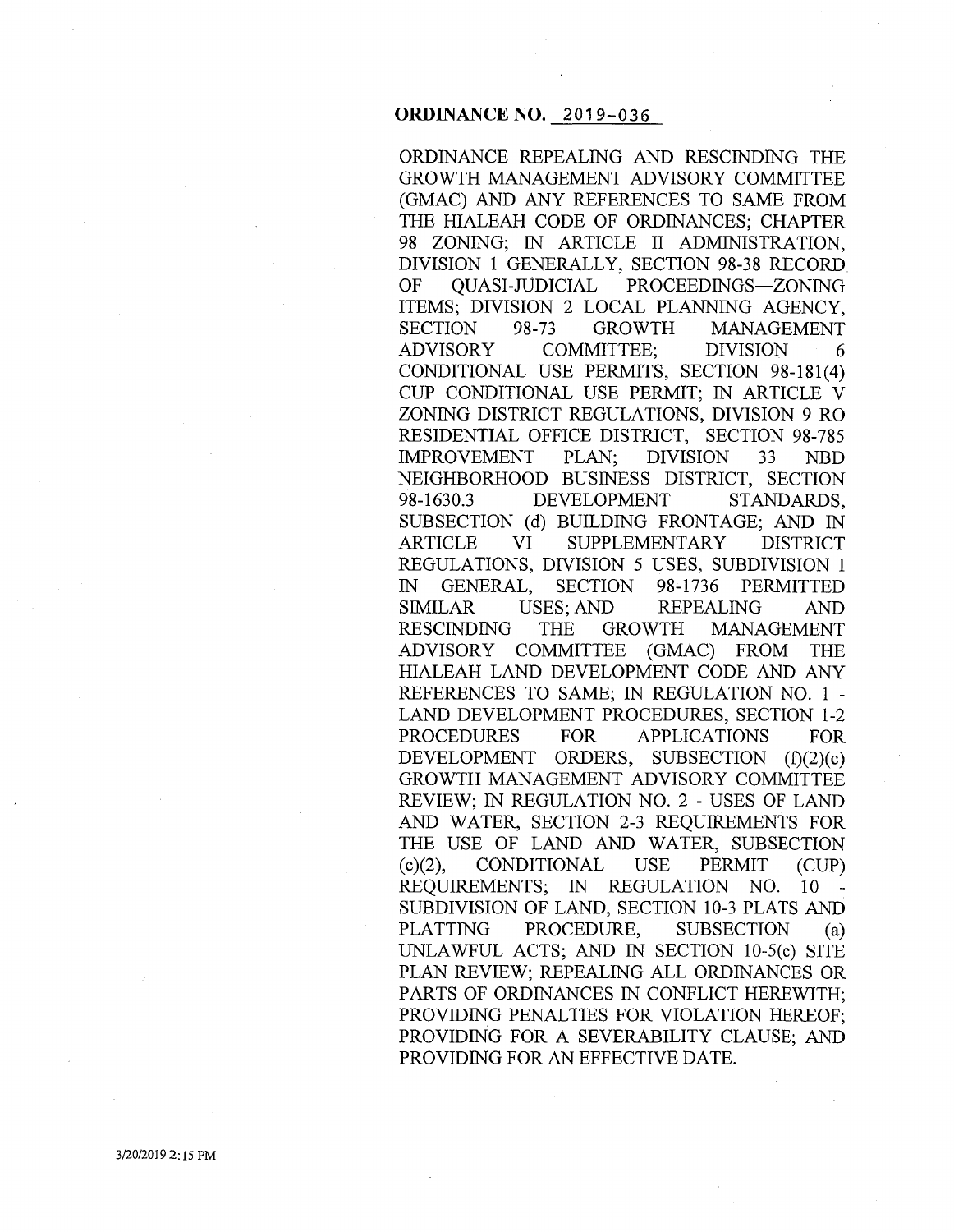**WHEREAS,** the Planning and Zoning Board at its meeting of March 13, 2019 recommended approval this ordinance.

NOW, THEREFORE, BE IT ORDAINED BY THE MAYOR AND THE CITY COUNCIL OF THE CITY OF HIALEAH, FLORIDA, THAT:

**Section 1:** The Growth Management Advisory Committee (GMAC) and any references to same are hereby repealed and rescinded from the Hialeah Code of Ordinances Chapter 98 Zoning; in Article II Administration, Division 1 Generally, Section 98-38 Record of Quasi-Judicial Proceedings-Zoning Items; Division 2 Local Planning Agency, Section 98-73 Growth Management Advisory Committee; Division 6 Conditional Use Permits, Section 98-181(4) CUP Conditional Use Permit; in Article V Zoning District Regulations, Division 9 RO Residential Office District, Section 98-785 Improvement Plan; Division 33 NBD Neighborhood Business District, Section 98-1630.3 Development Standards, Subsection (d) Building Frontage; and in Article VI Supplementary District Regulations, Division 5 Uses, Subdivision I In General, Section 98-1736 Permitted Similar Uses; and repealing and rescinding the Growth Management Advisory Committee (GMAC) from the Hialeah Land Development Code and any references to same; in Regulation No. 1 - Land Development Procedures, Section 1-2 Procedures for Applications for Development Orders, Subsection (f)(2)c. Growth Management Advisory Committee Review; in Regulation No. 2 - Uses of Land and Water, Section 2-3 Requirements for the use of Land and Water, Subsection (c)(2), Conditional use permit (CUP) requirements; in Regulation No. 10 - Subdivision of Land, Section 10-3 Plats and Platting Procedure, Subsection (a) Unlawful Acts; and in Section 10-5(c) Site Plan Review, as follows:

#### **CHAPTER 98- ZONING**

**ARTICLE II.- ADMINISTRATION** 

• • •

 $\bullet$   $\bullet$   $\bullet$   $\bullet$   $\bullet$   $\bullet$ 

# **DIVISION 1. -GENERALLY**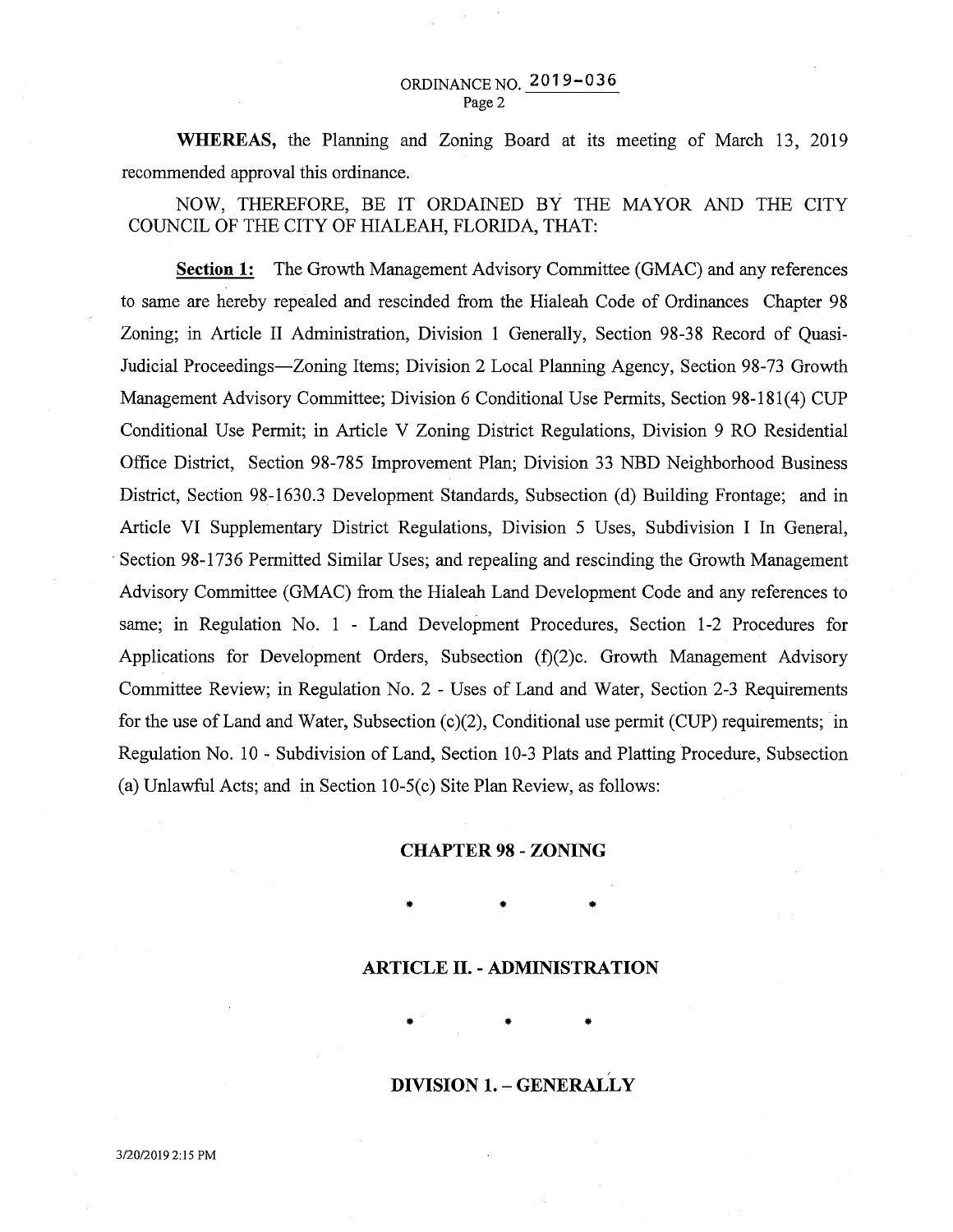#### ORDINANCENO. 2019-036 Page 3

Section 98-38. - Record of quasi-judicial proceedings—Zoning items.

The record of quasi-judicial proceedings on zoning items shall include any petition for rezoning, variance, special use permit, conditional use permit, adjustment, final decision or other zoning item; and disclosures, affidavits, radius maps, site plans, surveys, sketches, charts, drawings, photographs, landscaping plans, elevations, written objections, waivers, consents and other documents submitted with or in connection with the petition; principal planner's report, GMAC report...

 $\bullet$  •  $\bullet$  •  $\bullet$  •  $\bullet$ 

# **DIVISION 2. -LOCAL PLANNING AGENCY**

Section 98-73. Reserved. growth management advisory committee.

The growth management advisory committee, comprised of city personnel as described in section 98-1736 hereof, shall provide recommendations to the planning and zoning board (the city's local planning agency) on applications for a conditional use permit (CUP); special use permit (SUP); land use plan amendment; platting, replatting or waiver of plat; a large scale development as submitted for recommendation by the planning and zoning official; and rezoning or a variance that may significantly impact the abutting properties or surrounding neighborhood as submitted for recommendation by the planning and zoning official, including all zoning applications or adjustments on property located in Deer Park. The recommendations may be in the form of an approval, denial or an approval with recommended changes or conditions .

• • •

## **DIVISION 6. - CONDITIONAL USE PERMITS**

Section 98-181. – CUP conditional use permit.

(4) The growth management advisory committee (GMAC) shall consider the following factors in makings its recommendation to the planning and zoning board: a. Compatibility with surrounding uses. b. Sufficient and adequate parking and traffic circulation pattern. e. Appropriate setbacks and landscape buffer and/or fencing or wall to minimize any adverse impacts.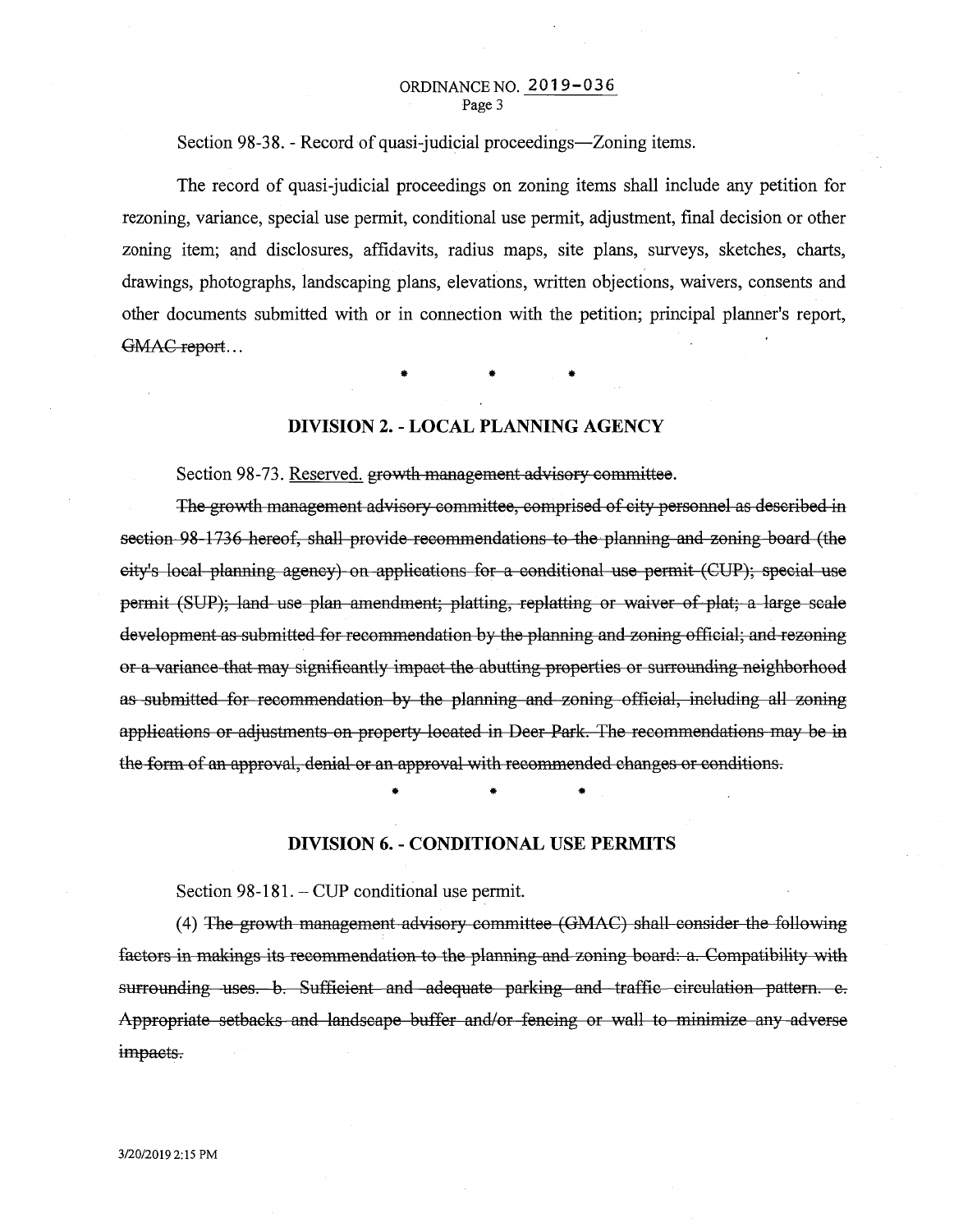$(45)$  The granting of a CUP conditional use permit by the city council shall provide the conditions and limitations of use within section 98-133. A declaration of restrictive covenants providing such conditions and limitations of use shall be incorporated in section 98-133 and shall be recorded in the public records of the county, after the effective date of the ordinance from which this division is derived.

 $(56)$  Any departure, change, or violation of the section granting the conditional use permit will be in violation of the zoning code and cause revocation of the occupational license and repeal the rescission of the ordinance granting the conditional use. Repeal of the CUP conditional use permit may be initiated by the city, property owner, or objector by repeal and rescission of this division and release and cancellation of the declaration of restrictive covenants. Revocation of license shall be provided by decision of the city council, upon a duly noticed hearing.

• • •

## **ARTICLE** V.- **ZONING DISTRICT REGULATIONS**

 $\bullet$   $\bullet$   $\bullet$   $\bullet$   $\bullet$   $\bullet$ 

# **DIVISION 9. - RO RESIDENTIAL OFFICE DISTRICT**

Sec. 98-785. - Improvement plan.

In the RO residential office district, the property owrier must submit a plan for improvement of the property to be approved by the growth management advisory committee (GMAC). The growth management advisory committee city may designate an architect or other qualified professional to review the plan, for its architectural character, compatibility with the surrounding area and consistency with the purpose of this district...

• • •

## **DIVISION 33. - NBD NEIGHBORHOOD BUSINESS DISTRICT**

Sec. 98-1630.3.- Development standards.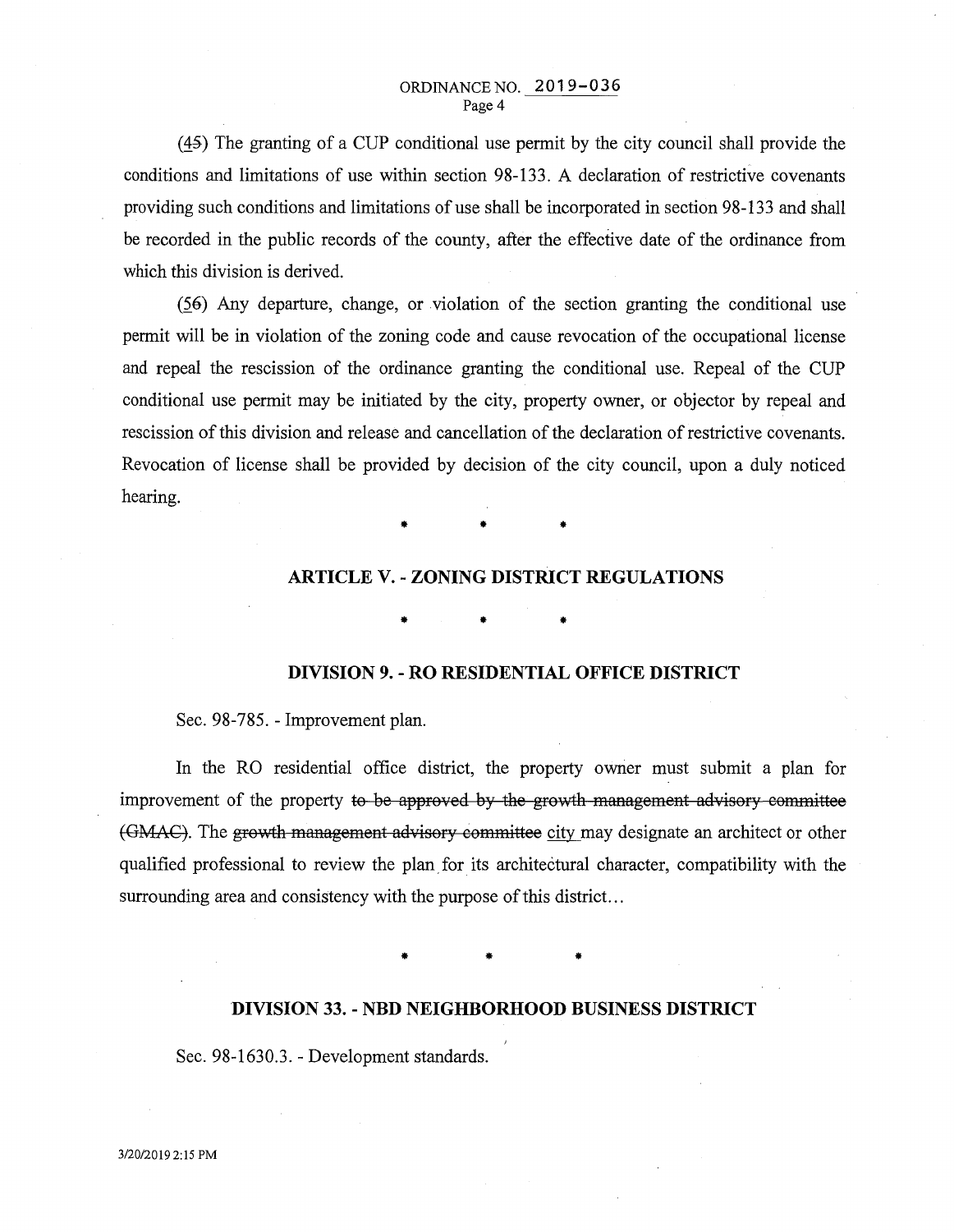#### ORDINANCE NO. 2019-036 Page 5

(d) *Building frontage.* Any building that fronts an existing or proposed street shall provide building frontage of 1 00 percent, at the base; a minimum of 60 percent building frontage for the middle; and a minimum of 40 percent building frontage for the cap or penthouse, except that building frontages may be modified by GMAC the city if compatibility with adjacent buildings would allow for consideration of different building frontage ratios .

# **ARTICLE VI.- SUPPLEMENTARY DISTRICT REGULATIONS**

• • •

• • •

## **DIVISION 5. - USES**

• • •

# **SUBDIVISION I. - In General**

Sec. 98-1736. - Permitted similar uses.

Regarding any zoning classification, the planning director, upon recommendation of the growth management advisory committee (GMAC), shall determine similar uses, which are not specifically enumerated...

 $\frac{1}{2}$  **+**  $\frac{1}{2}$  **+** 

## **PART III- LAND DEVELOPMENT CODE**

 $\bullet$   $\bullet$   $\bullet$   $\bullet$   $\bullet$ 

#### **REGULATION NO. 1- LAND DEVELOPMENT PROCEDURES**

Sec. 1-2. - Procedures for applications for development orders.

(f)(2)c. *Gro·wth management advisory committee revieVrl.* On applications for development orders that are reviewed by the planning and zoning board-growth management advisory committee (GMAC), written comments should be solicited and received from grants administration regarding the impact on affordable housing with respect to the application under review and consideration.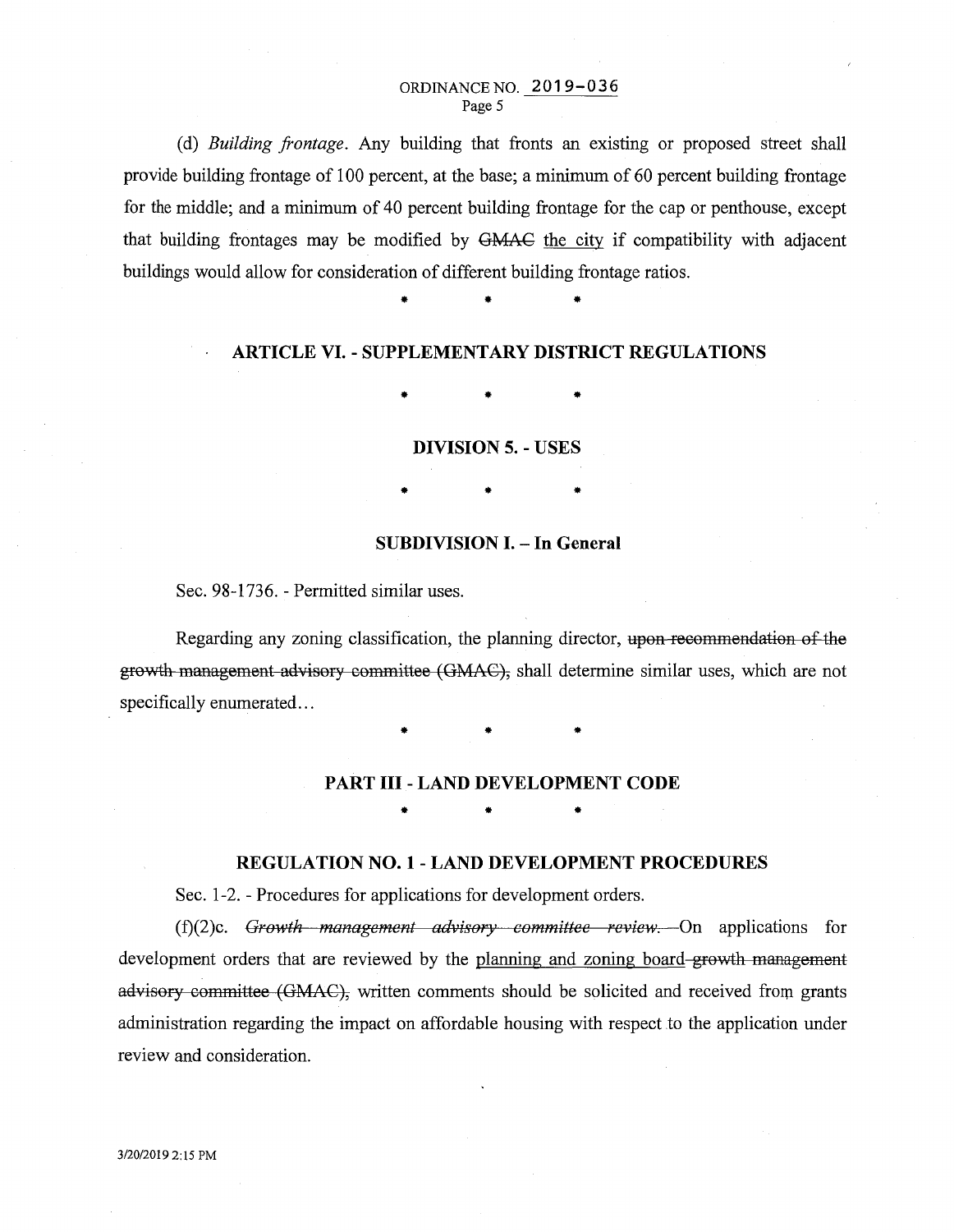## REGULATION NO.2- USES OF LAND AND WATER

 $\bullet$   $\bullet$   $\bullet$   $\bullet$ 

Sec. 2-3. - Requirements for the use of land and water.

(c) *Conditional use permit (CUP) requirements.* 

(2) A conditional use permit may be granted by the city council, upon review and recommendation of GMAC and the planning and zoning board,...

• • •

#### REGULATION NO. 10- SUBDIVISION OF LAND

• • •

Sec. 10-3. - Plats and platting procedure.

(a) *Unlawful acts.* It shall be unlawful to subdivide any property within the City of Hialeah, or to open, grade, or improve any streets therein, or to erect, have constructed or cause to be constructed any residence or other structure on any unplatted land, until a plat of a proposed subdivision has been reviewed and commented on by the city GMAC, recommended by the planning and zoning board...

 $\bullet$  •  $\bullet$  •  $\bullet$  •  $\bullet$  •  $\bullet$  •

Sec. 10-5.- Site plan review.

(c) All site plans required by zoning ordinances shall be analyzed and reviewed by the city growth management advisory committee (GMAC), with written comments provided, prior to consideration of the tentative plat by the planning and zoning board. The GMAC shall consist of representatives of the planning and development department, department of water and sewers, police department, fire department and streets department. The individual members of the GMAC shall include the building official or designee, the principal planner, the planning director, the director of water and sewers or designee, the chief of police or designee, the fire chief or designee and the director of streets or designee.

#### Section 2: Repeal of Ordinances in Conflict.

All ordinances or parts of ordinances in conflict herewith are hereby repealed to the extent of such conflict.